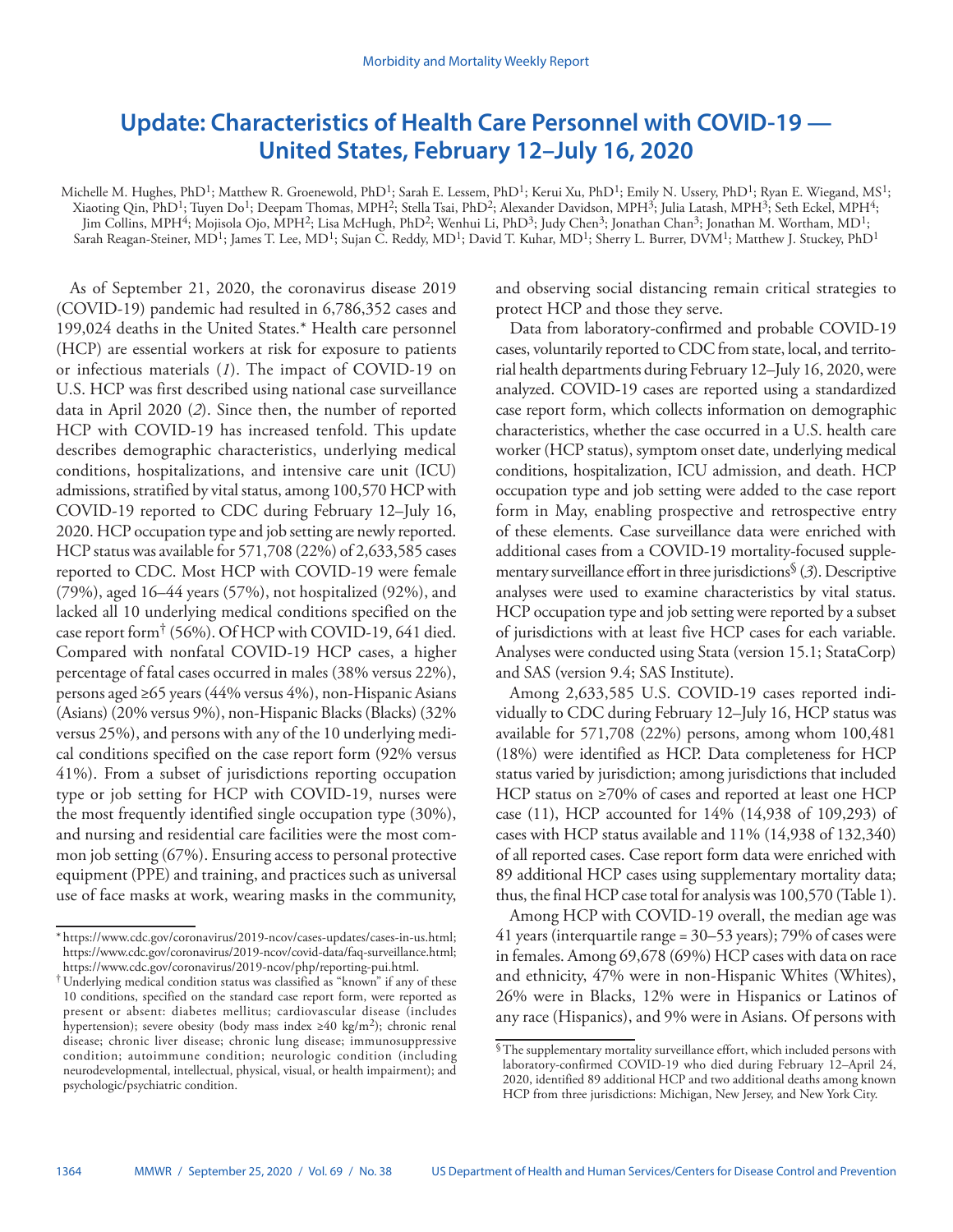| TABLE 1. Demographics, underlying medical conditions, hospitalization status, and intensive care unit (ICU) status among health care personnel |  |
|------------------------------------------------------------------------------------------------------------------------------------------------|--|
| (HCP) with COVID-19, by vital status — United States, February 12–July 16, 2020                                                                |  |

|                                                      | No. (%)       |              |                       |                | Case fatality ratio, <sup>§</sup> |
|------------------------------------------------------|---------------|--------------|-----------------------|----------------|-----------------------------------|
| Characteristic*                                      | <b>Total</b>  | Alive        | Deceased <sup>+</sup> | <b>Unknown</b> | no./total no.                     |
| <b>Total</b>                                         | 100,570       | 67,105       | 641                   | 32,824         | 0.95 (641/67,746)                 |
| Age group (yrs)                                      | $N = 100,432$ | $N = 67,023$ | $N = 641$             | $N = 32,768$   |                                   |
| $16 - 44$                                            | 57,742 (57)   | 39,018 (58)  | 57(9)                 | 18,667 (57)    | 0.15(57/39,075)                   |
| $45 - 54$                                            | 20,981 (21)   | 13,836 (21)  | 99 (15)               | 7,046 (22)     | 0.71(99/13,935)                   |
| $55 - 64$                                            | 17,052 (17)   | 11,264 (17)  | 205 (32)              | 5,583(17)      | 1.79 (205/11,469)                 |
| $\geq 65$                                            | 4,657 (5)     | 2,905(4)     | 280 (44)              | 1,472(4)       | 8.79 (280/3,185)                  |
| Sex                                                  | $N = 99,741$  | $N = 66,796$ | $N = 639$             | $N = 32,306$   |                                   |
| Female                                               | 78,328 (79)   | 52,366 (78)  | 395 (62)              | 25,567 (79)    | 0.75 (395/52,761)                 |
| Male                                                 | 21,413 (21)   | 14,430 (22)  | 244 (38)              | 6,739(21)      | 1.66 (244/14,674)                 |
| Race/Ethnicity                                       | $N = 69,678$  | $N = 45,104$ | $N = 552$             | $N = 24,022$   |                                   |
| American Indian/Alaska Native, non-Hispanic          | 253(0)        | 186(0)       | 0(0)                  | 67(0)          |                                   |
| Asian, non-Hispanic                                  | 6,010(9)      | 4,083(9)     | 111(20)               | 1,816(8)       | 2.65 (111/4,194)                  |
| Black, non-Hispanic                                  | 18,117 (26)   | 11,172 (25)  | 177 (32)              | 6,768(28)      | 1.56 (177/11,349)                 |
| Hispanic/Latino <sup>1</sup>                         | 8,030 (12)    | 4,262(9)     | 49 (9)                | 3,719 (15)     | 1.14(49/4,311)                    |
| Multiple/Other, non-Hispanic                         | 4,195(6)      | 2,662(6)     | 13(2)                 | 1,520(6)       | 0.49(13/2,675)                    |
| Native Hawaiian/Other Pacific Islander, non-Hispanic | 422(1)        | 314(1)       | 4(1)                  | 104(0)         | 1.26(4/318)                       |
| White, non-Hispanic                                  | 32,651 (47)   | 22,425 (50)  | 198 (36)              | 10,028 (42)    | 0.88(198/22.623)                  |
| Underlying medical conditions**                      | $N = 40,582$  | $N = 26,868$ | $N = 378$             | $N = 13,336$   |                                   |
| Any underlying medical condition                     | 17,838 (44)   | 11,012 (41)  | 348 (92)              | 6,478 (49)     | 3.06 (348/11,360)                 |
| Any chronic lung disease                             | 6,422(16)     | 4,064(15)    | 89 (24)               | 2,269(17)      | 2.14 (89/4,153)                   |
| Any cardiovascular disease                           | 7,348 (18)    | 4,331(16)    | 229(61)               | 2,788(21)      | 5.02 (229/4,560)                  |
| Diabetes mellitus                                    | 5,466 (13)    | 3,314(12)    | 198 (52)              | 1,954(15)      | 5.64 (198/3,512)                  |
| Immunosuppressing condition                          | 1,504(4)      | 1,070(4)     | 24(6)                 | 410(3)         | 2.19 (24/1,094)                   |
| Severe obesity                                       | 1,101(3)      | 453(2)       | 27(7)                 | 621(5)         | 5.63 (27/480)                     |
| Chronic renal disease                                | 503(1)        | 279(1)       | 45 (12)               | 179(1)         | 13.89 (45/324)                    |
| Neurologic/Neurodevelopmental disability             | 528(1)        | 333(1)       | 34(9)                 | 161(1)         | 9.26 (34/367)                     |
| Chronic liver disease                                | 242(1)        | 148(1)       | 10(3)                 | 84(1)          | 6.33(10/158)                      |
| Autoimmune condition                                 | 479(1)        | 262(1)       | 3(1)                  | 214(2)         | 1.13(3/265)                       |
| Psychologic/psychiatric condition                    | 353(1)        | 191(1)       | 4(1)                  | 158(1)         | 2.05(4/195)                       |
| <b>Admission to hospital</b>                         | $N = 83,202$  | $N = 55,415$ | $N = 591$             | $N = 27,196$   |                                   |
| Yes                                                  | 6,832(8)      | 4,207(8)     | 518 (88)              | 2,107(8)       | 10.96 (518/4,725)                 |
| <b>Admission to ICU</b>                              | $N = 33,694$  | $N = 22,545$ | $N = 377$             | $N = 10,772$   |                                   |
| Yes                                                  | 1,684(5)      | 662(3)       | 295 (78)              | 727(7)         | 30.83 (295/957)                   |

**Abbreviation:** COVID-19 = coronavirus disease 2019.

\* Variable completeness varied by case characteristic: age (>99%), sex (99%), race and ethnicity (69%), hospitalization status (83%), ICU admission status (34%); characteristic-specific sample size for cases with available information are presented for each grouping. N = number with available information.

† Death outcomes were known for 67,746 (67%) HCP cases; of these, 91 additional new fatal cases were included based on data from the supplementary mortality project (89 newly identified as HCP and two newly identified deaths among known HCP). Additional available data for these 91 cases were incorporated if missing in the national case surveillance data.

§ Deaths per 100 HCP cases with known death status.

¶ Cases reported as Hispanic were categorized as "Hispanic or Latino persons of any race" regardless of availability of race data.

\*\* Underlying medical condition status was classified as "known" if any of these 10 conditions, specified on the standard case report form, were reported as present or absent: diabetes mellitus, cardiovascular disease (includes hypertension), severe obesity (body mass index ≥40 kg/m<sup>2</sup>), chronic renal disease, chronic liver disease, chronic lung disease, immunosuppressing condition, autoimmune condition, neurologic condition (including neurodevelopmental, intellectual, physical, visual, or health impairment), or psychologic/psychiatric condition. Status for these conditions was "known" for 40,582 persons. Responses include data from standardized fields supplemented with data from the free text field for "other chronic disease/underlying condition" for the 10 specific medical conditions, if not originally specified.

known hospitalization or ICU admission status, 8% (6,832 of 83,202) were hospitalized and 5% (1,684 of 33,694) were treated in an ICU. Vital status was known for 67% (67,746) of HCP with COVID-19; among those, 641 (1%) died. Deaths among HCP with COVID-19 were reported in 22 jurisdictions. Compared with those who survived, decedents tended to be older (median age = 62 versus 40 years), male (38% versus 22%), Asian (20% versus 9%), or Black (32% versus 25%).

Among HCP cases with data on one or more of 10 underlying medical conditions specified on the case report form, 17,838 (44%) persons had at least one condition. The most common were cardiovascular disease (18%), chronic lung disease (16%), and diabetes mellitus (13%). The vast majority (92%) of fatal HCP cases were among HCP with an underlying medical condition. More than one half had cardiovascular disease (61%) or diabetes mellitus (52%), conditions known to increase the risk for severe COVID-19¶; 32% were reported to have both conditions (Table 1).

<sup>¶</sup> [https://www.cdc.gov/coronavirus/2019-ncov/need-extra-precautions/people](https://www.cdc.gov/coronavirus/2019-ncov/need-extra-precautions/people-with-medical-conditions.html)[with-medical-conditions.html](https://www.cdc.gov/coronavirus/2019-ncov/need-extra-precautions/people-with-medical-conditions.html).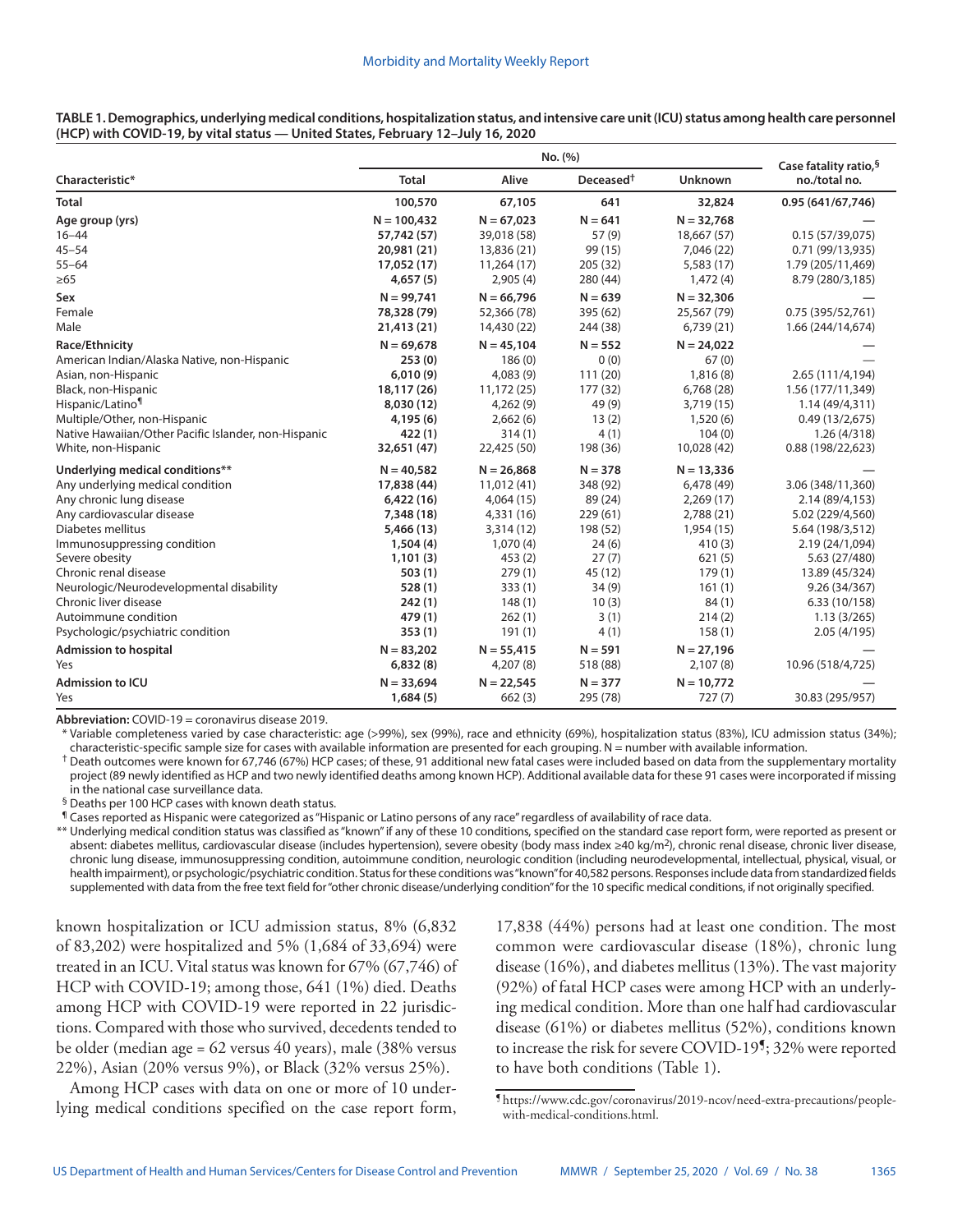Six jurisdictions reported the occupation type\*\* or job setting†† for at least five HCP with COVID-19 (Table 2). Among HCP with COVID-19 in these jurisdictions, occupation type was available for 59% (5,913 of 9,984) and job setting for 41% (6,955 of 17,052). Health care support workers accounted for the largest overall group of occupation types (32%), and nurses constituted the largest single occupation type (30%) (Table 2). Within this subset of HCP cases, two thirds (67%) were in persons reported to work in nursing and residential care facilities.

## **Discussion**

State, local, and territorial health departments voluntarily submit COVID-19 case notification data to CDC, and these critical data help provide a national picture of cases. The first report on HCP with COVID-19 using national case surveillance data in April 2020 (*2*) described characteristics of 9,282 HCP cases and 27 deaths among approximately 315,000 total cases. As of July 16, 2020, among approximately 2.5 million reported U.S. COVID-19 cases, 100,570 cases in HCP and 641 deaths among HCP with COVID-19 have been reported to CDC. Continued national surveillance is vital to evaluate the effect of the pandemic on HCP, and this update emphasizes the ongoing impact on this essential working population.

Among reported HCP with COVID-19, age and sex distributions remain comparable to those of the overall U.S. HCP workforce§§; however, compared with nonfatal COVID-19 cases in HCP, fatal HCP cases were more common among older persons and males. Similar to findings described in the overall population (*4*,*5*), HCP with underlying medical conditions who developed COVID-19 were at increased risk for death. Almost all reported HCP with COVID-19 who died had at least one of 10 underlying conditions listed on the case report form, compared with fewer than one half of those who survived. Asian and Black HCP were also more prevalent among fatal cases; disproportionate mortality of persons from some racial and ethnic groups among cases has also been described in the general population (*3*). Long-standing inequities in social determinants of health can result in some groups being

**TABLE 2. Occupation type and job setting of health care personnel (HCP) with COVID-19 — six jurisdictions,\* February 12–July 16, 2020**

| Characteristic (no. with available information) <sup>†</sup> | No. (%)      |
|--------------------------------------------------------------|--------------|
| Occupation type (5,913) <sup>§</sup>                         |              |
| Health care support worker <sup>¶</sup>                      | 1,895 (32.1) |
| Nurse**                                                      | 1,742 (29.5) |
| Administrative staff member                                  | 581 (9.8)    |
| Environmental services worker                                | 330 (5.6)    |
| Physician                                                    | 190 (3.2)    |
| Medical technician                                           | 135(2.3)     |
| Behavioral health worker                                     | 128 (2.2)    |
| First responder                                              | 113(1.9)     |
| Dietary services worker                                      | 113(1.9)     |
| Dental worker                                                | 98 (1.7)     |
| Laboratorian                                                 | 68 (1.2)     |
| Occupational, physical, or speech therapist                  | 65(1.1)      |
| Pharmacy worker                                              | 62(1.1)      |
| Respiratory therapist                                        | 44 (0.7)     |
| Phlebotomist                                                 | 25(0.4)      |
| Physician assistant                                          | 13(0.2)      |
| Other                                                        | 311 (5.3)    |
| Job setting (6,955) <sup>§</sup>                             |              |
| Nursing and residential care facility <sup>††,§§</sup>       | 4,649 (66.8) |
| Hospital                                                     | 1,231 (17.7) |
| Ambulatory health care service <sup>¶¶</sup>                 | 804 (11.6)   |
| Other                                                        | 271 (3.9)    |

**Abbreviation:** COVID-19 = coronavirus disease 2019.

\* Alaska, Kansas, Michigan, Minnesota, North Carolina, and Utah.

- † Occupation type data are included for five jurisdictions (Alaska, Kansas, Minnesota, North Carolina, and Utah) that reported occupation type for at least five HCP COVID-19 cases; occupation type data were known for 59% (5,913 of 9,984) of HCP cases in those jurisdictions. Job setting data are included for five jurisdictions (Alaska, Kansas, Michigan, Minnesota, and Utah) that reported job setting for at least five HCP COVID-19 cases; job setting data were known for 41% (6,955 of 17,052) of HCP cases in those jurisdictions.
- § Occupation type and job setting categories were determined either by inclusion on the CDC case report form or by manual review and categorization of free-text entries within "other, specify" fields. Free-text data were used to supplement existing categories for occupation (nurse, environmental services worker, physician, respiratory therapist) and setting (long-term care facility [including nursing home/assisted living facility], hospital, rehabilitation facility) and create new categories.
- ¶ Includes nursing assistant (1,444), medical assistant (123), and other care provider or aide (328); free-text fields were used to create new categories.
- \*\* Includes data from standardized fields (1,724) supplemented with data from free-text fields (18); types of nurses or nursing specialties are not specified.
- †† Includes long-term care facility (including nursing home/assisted living facility) (4,424), rehabilitation facility (131), and group home (94).
- §§ Michigan provides job setting data only for cases identified from long-term care facilities (2,800).
- ¶¶ Includes outpatient care center (422), home health care service (317), and dental facility (65); free-text fields were used to create new categories.

at increased risk for illness and death from COVID-19, and these factors must also be recognized and addressed when protecting essential workers in the workplace, at home, and in the community. Ensuring adequate allocation of PPE to all HCP in the workplace is one important approach to mitigating systemic inequalities in COVID-19 risk (*6*). As the COVID-19 pandemic continues in the United States, HCP are faced with increasing fatigue, demands, and stressors. HCP who are at higher risk for severe illness and death from COVID-19 should maintain ongoing communication with their personal health

<sup>\*\*</sup> Seventeen HCP occupation type categories: health care support worker (includes nursing assistant, medical assistant, and other care provider or aide); nurse; administrative staff member; environmental services worker; physician; medical technician; behavioral health worker; first responder; dietary services worker; dental worker; laboratorian; occupational, physical, or speech therapist; pharmacy worker; respiratory therapist; phlebotomist; physician assistant; and other; data were reported in five jurisdictions (Alaska, Kansas, Minnesota, North Carolina, and Utah).

<sup>††</sup> Three HCP job setting categories: nursing and residential care facility (includes long-term care facility [nursing home/assisted living facility], rehabilitation facility, and group home); hospital; ambulatory health care service (includes outpatient care center, home health care service, and dental facility); data were reported in five jurisdictions (Alaska, Kansas, Michigan, Minnesota, and Utah).

<sup>§§</sup> <https://www.bls.gov/cps/tables.htm#charemp>.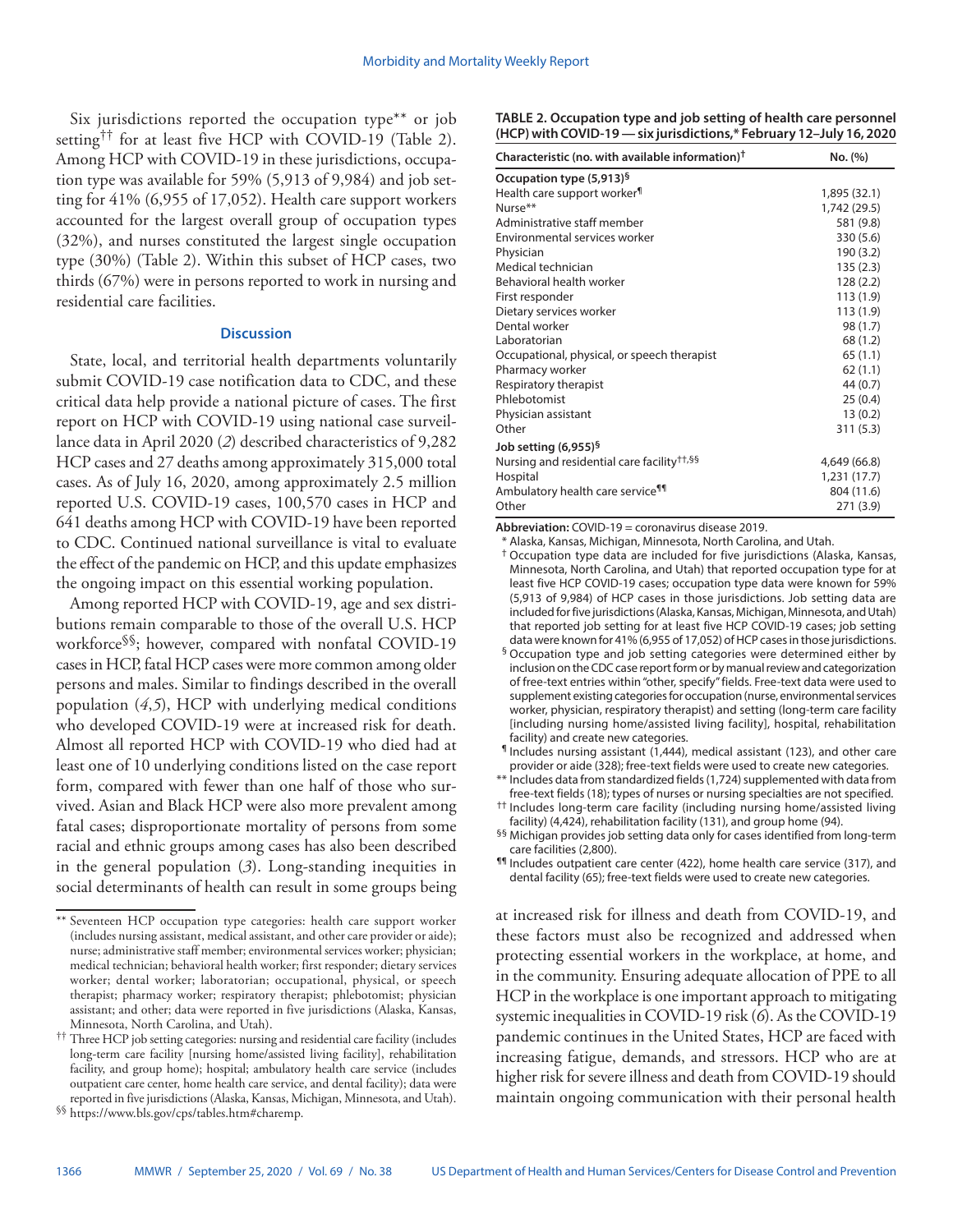#### **Summary**

#### What is already known about this topic?

Health care personnel (HCP) are essential workers at risk for COVID-19.

### What is added by this report?

HCP with COVID-19 who died tended to be older, male, Asian, Black, and have an underlying medical condition when compared with HCP who did not die. Nursing and residential care facilities were the most commonly reported job setting and nursing the most common single occupation type of HCP with COVID-19 in six jurisdictions.

## What are the implications for public health practice?

Continued surveillance is vital to understand the impact of COVID-19 on essential workers. Ensuring access to personal protective equipment and training, and practices such as universal use of face masks at work, wearing masks in the community, and observing social distancing remain critical strategies to protect HCP and those they serve.

care providers and occupational health services to manage their risks at work and in the community.

In this update, most HCP with COVID-19 were reported to work in nursing and residential care facilities. Large COVID-19 outbreaks in long-term care facilities suggest that transmission occurs among residents and staff members (*7*,*8*). During the COVID-19 pandemic, multiple challenges in long-term care settings have been identified, including inadequate staffing and PPE, and insufficient training in infection prevention and control. As the pandemic continues, it is essential to meet the health and safety needs of HCP serving populations requiring long-term care. Importantly, HCP cases were also identified from a variety of other health care settings. Therefore, increased access to resources, appropriate training, and ongoing support are needed across the health care spectrum to protect all HCP and their patients.

HCP with COVID-19 were reported among a diverse range of occupations. Nurses represented 30% of HCP cases with known occupation type, but account for only approximately 15% of the total U.S. health care and social assistance workforce.<sup>11</sup> Nurses and health care support workers often have frequent, close contact with patients and work in settings that might increase their risk for acquiring SARS-CoV-2, the virus that causes COVID-19. HCP who do not provide direct patient care, such as administrative staff members and environmental service workers, were also reported to have

¶¶ <https://data.bls.gov/projections/nationalMatrix?queryParams=620000&ioType=i>.

COVID-19. Risk to HCP can occur through pathways other than direct patient care, such as exposure to coworkers, household members, or persons in the community. HCP who acquire SARS-CoV-2 can similarly introduce the virus to patients, coworkers, or persons outside the workplace. Thus, practices such as universal use of face masks at work, wearing masks in the community, observing social distancing, and practicing good hand hygiene remain critical strategies to protect HCP and the populations they serve. Screening HCP for illness before workplace entry and providing nonpunitive sick leave options remain critical practices.

The findings in this report are subject to at least five limitations. First, although reporting completeness increased from 16% in April to 22% in July (*2*), HCP status remains missing for most cases reported to CDC. HCP might be prioritized for testing, but the actual number of cases in this population is most certainly underreported and underdetected, especially in asymptomatic persons (*9*,*10*). Second, the amount of missing data varied across demographic groups, underlying medical conditions, and health outcomes; persons with known HCP status and other information might differ systematically from those for whom this information is not available. Third, details of HCP occupation type and job setting were not included on the CDC case report form until May 2020, and only six jurisdictions reported these data. Fourth, testing strategies and availability can vary by jurisdiction and health care setting, influencing the numbers and types of HCP cases detected. Finally, this report does not include information on whether exposure to SARS-CoV-2 among HCP cases occurred in the workplace or in other settings, such as the household or community.

As of July 16, 2020, 100,570 COVID-19 cases in HCP and 641 deaths among HCP with COVID-19 were reported in the United States. Information on COVID-19 among essential workers, including HCP, can inform strategies needed to protect these populations and those they serve, including decisions related to COVID-19 vaccination, when available. Factors such as demographics, including race and ethnicity, underlying health conditions, occupation type, and job setting can contribute to the risk of HCP acquiring COVID-19 and experiencing severe outcomes, including death. Given the evidence of ongoing COVID-19 infections among HCP and the critical role these persons play in caring for others, continued protection of this population at work, at home, and in the community remains a national priority.\*\*\*

<sup>\*\*\*</sup> [https://www.cdc.gov/coronavirus/2019-nCoV/hcp/index.html.](https://www.cdc.gov/coronavirus/2019-nCoV/hcp/index.html)